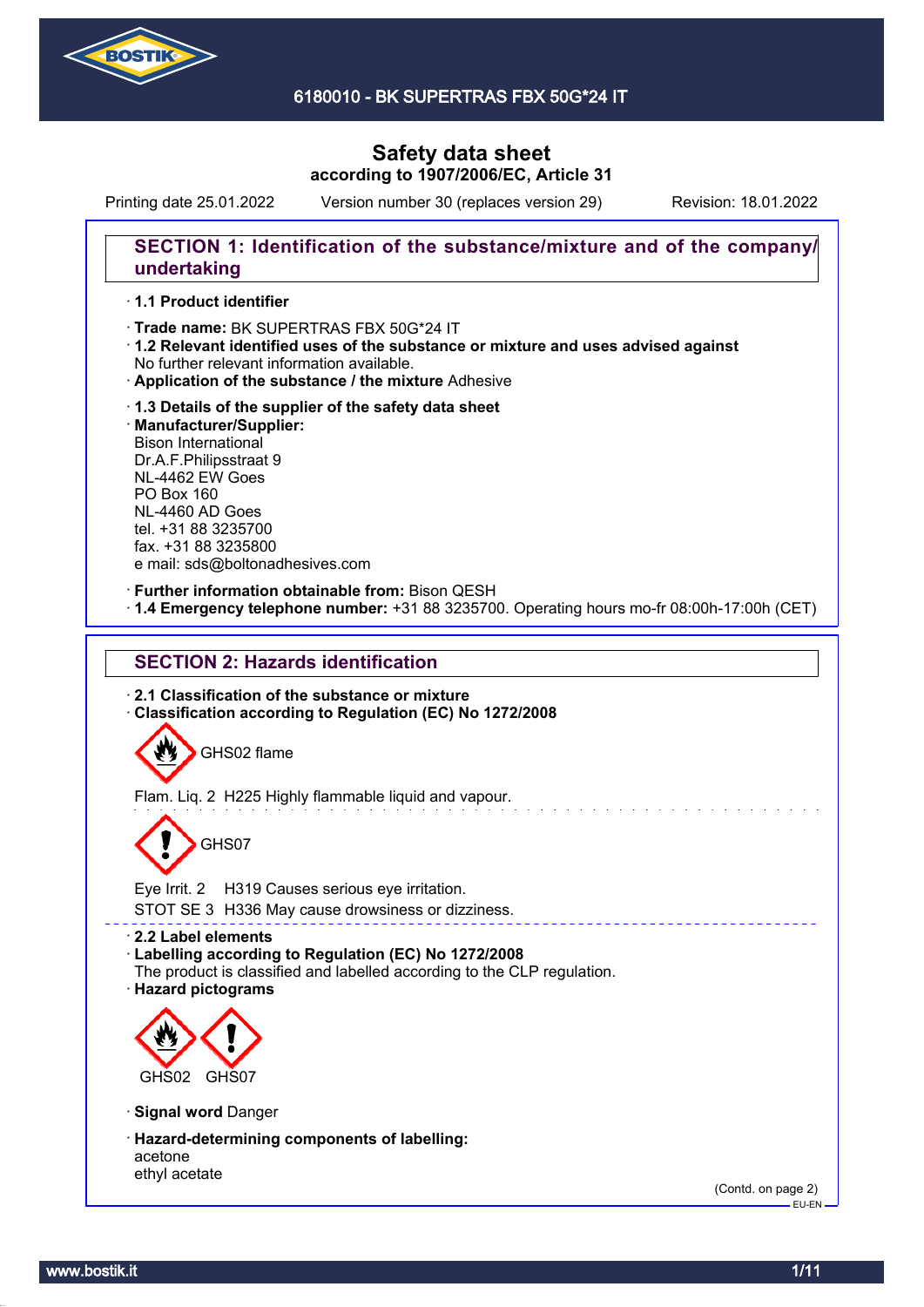

Printing date 25.01.2022 Version number 30 (replaces version 29) Revision: 18.01.2022

#### Trade name: BK SUPERTRAS FBX 50G\*24 IT

(Contd. of page 1) · **Hazard statements** H225 Highly flammable liquid and vapour. H319 Causes serious eye irritation. H336 May cause drowsiness or dizziness. · **Precautionary statements** P101 If medical advice is needed, have product container or label at hand. P102 Keep out of reach of children. P210 Keep away from heat, hot surfaces, sparks, open flames and other ignition sources. No smoking. P261 Avoid breathing vapours. P370+P378 In case of fire: Use to extinguish: Water haze, Alcohol resistant foam, Fireextinguishing powder, Carbon dioxide. P403+P233 Store in a well-ventilated place. Keep container tightly closed. P501 Dispose of contents/container in accordance with national regulations. · **Additional information:** EUH066 Repeated exposure may cause skin dryness or cracking. Product contains: Reportable explosives precursors. Making available, introduction, possession and use according to Regulation (EU) 2019/1148, Article 9. Labelling of packages where the contents do not exceed 125 ml · **Hazard pictograms** GHS02 GHS07 · **Signal word** Danger · **Hazard-determining components of labelling:** acetone ethyl acetate · **Hazard statements** H336 May cause drowsiness or dizziness. · **Precautionary statements** P101 If medical advice is needed, have product container or label at hand. P102 Keep out of reach of children. P210 Keep away from heat, hot surfaces, sparks, open flames and other ignition sources. No smoking. P261 Avoid breathing vapours. P403+P233 Store in a well-ventilated place. Keep container tightly closed. P501 Dispose of contents/container in accordance with national regulations. · **2.3 Other hazards** · **Results of PBT and vPvB assessment** · **PBT:** Not applicable. · **vPvB:** Not applicable. **SECTION 3: Composition/information on ingredients** 

· **3.2 Mixtures**

· **Description:** Adhesive

(Contd. on page 3)

EU-EN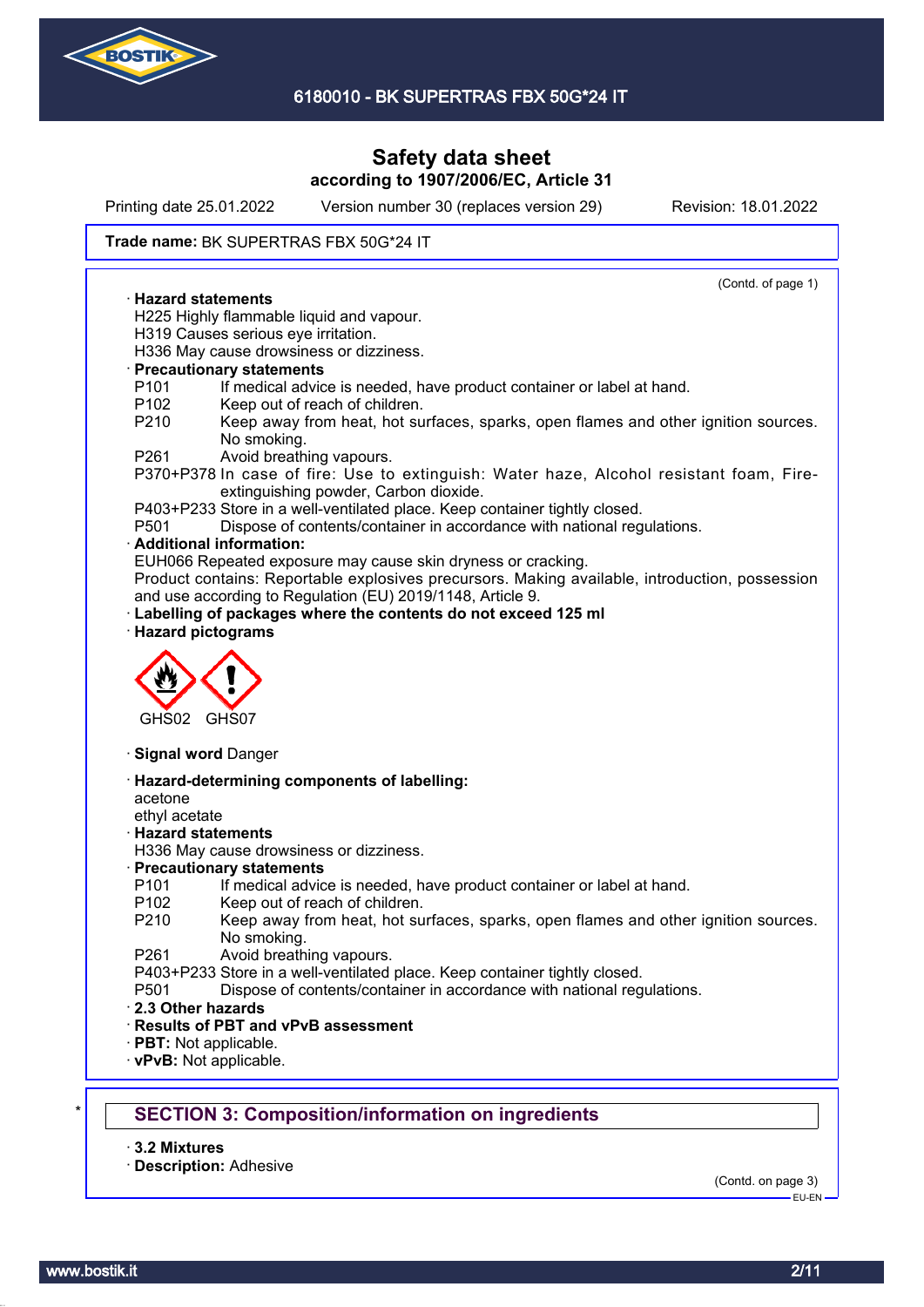

Printing date 25.01.2022 Version number 30 (replaces version 29) Revision: 18.01.2022

Trade name: BK SUPERTRAS FBX 50G\*24 IT

|                                                                                                               |                                                                                                                                                                                    | (Contd. of page 2) |
|---------------------------------------------------------------------------------------------------------------|------------------------------------------------------------------------------------------------------------------------------------------------------------------------------------|--------------------|
| Dangerous components:                                                                                         |                                                                                                                                                                                    |                    |
| CAS: 67-64-1<br>EINECS: 200-662-2<br>Index number: 606-001-00-8<br>Reg.nr.: 01-2119471330-49-<br><b>XXXX</b>  | acetone<br>Eye Irrit. 2, H319; Depe Irrit. 2, H319;<br>STOT SE 3, H336                                                                                                             | 50-100%            |
| CAS: 141-78-6<br>EINECS: 205-500-4<br>Index number: 607-022-00-5<br>Reg.nr.: 01-2119475103-46-<br><b>XXXX</b> | ethyl acetate<br>Eye Irrit. 2, H319; Department 2, H319;<br>STOT SE 3, H336, EUH066                                                                                                | 10-25%             |
| CAS: 1065336-91-5<br>EC number: 915-687-0<br>Reg.nr.: 01-2119491304-40                                        | Reaction mass of bis(1,2,2,6,6-pentamethyl-4-<br>piperidyl) sebacate (CAS no. 41556-26-7) and<br>methyl 1,2,2,6,6-pentamethyl-4-piperidyl<br>sebacate (CAS no. 82919-37-7)         | $≥0.025$ -<0.1%    |
|                                                                                                               | Aquatic Acute 1, H400; Aquatic Chronic 1,<br>$H$ 410; $\bigcirc$ Skin Sens. 1A, H317<br>. Additional information: Ear the wording of the listed bezard phrases refer to section 16 |                    |

· **Additional information:** For the wording of the listed hazard phrases refer to section 16.

### **SECTION 4: First aid measures**

#### · **4.1 Description of first aid measures**

· **General information:** No special measures required.

### · **After inhalation:**

Supply fresh air; consult doctor in case of complaints.

- No special measures required.
- · **After skin contact:** Generally the product does not irritate the skin.
- · **After eye contact:**

Rinse opened eye for several minutes under running water. If symptoms persist, consult a doctor.

- · **After swallowing:** If symptoms persist consult doctor.
- · **4.2 Most important symptoms and effects, both acute and delayed** No further relevant information available.
- · **4.3 Indication of any immediate medical attention and special treatment needed** No further relevant information available.

### **SECTION 5: Firefighting measures**

- · **5.1 Extinguishing media**
- · **Suitable extinguishing agents:**
- Water haze

Alcohol resistant foam

Fire-extinguishing powder

Carbon dioxide

· **For safety reasons unsuitable extinguishing agents:** Water with full jet

- · **5.2 Special hazards arising from the substance or mixture**
- No further relevant information available.
- · **5.3 Advice for firefighters**
- · **Protective equipment:** No special measures required.

(Contd. on page 4)

 $-$ FH-FN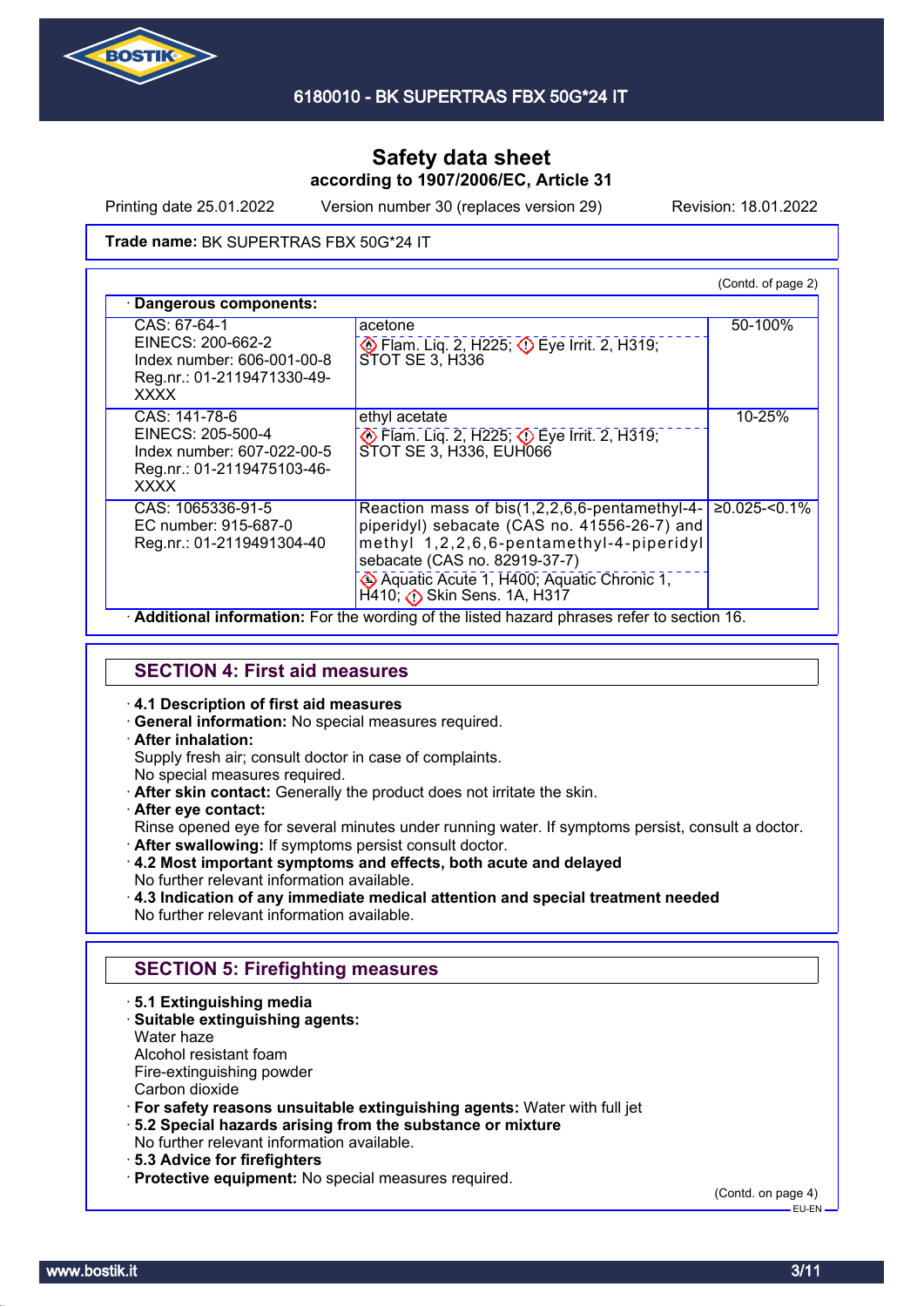

Printing date 25.01.2022 Version number 30 (replaces version 29) Revision: 18.01.2022

(Contd. of page 3)

#### Trade name: BK SUPERTRAS FBX 50G\*24 IT

#### · **Additional information**

Cool endangered receptacles with water spray.

Collect contaminated fire fighting water separately. It must not enter the sewage system.

### **SECTION 6: Accidental release measures**

· **6.1 Personal precautions, protective equipment and emergency procedures**

Wear protective equipment. Keep unprotected persons away.

· **6.2 Environmental precautions:** Do not allow to enter sewers/ surface or ground water.

· **6.3 Methods and material for containment and cleaning up:**

Send for recovery or disposal in suitable receptacles.

Absorb with liquid-binding material (sand, diatomite, acid binders, universal binders, sawdust). Ensure adequate ventilation.

- 
- · **6.4 Reference to other sections** See Section 7 for information on safe handling. See Section 8 for information on personal protection equipment. See Section 13 for disposal information.

# **SECTION 7: Handling and storage**

· **7.1 Precautions for safe handling** Ensure good interior ventilation, especially at floor level. (Fumes are heavier than air). Ensure good ventilation/exhaustion at the workplace. Prevent formation of aerosols. · **Information about fire - and explosion protection:**

- Keep ignition sources away Do not smoke. Protect against electrostatic charges.
- · **7.2 Conditions for safe storage, including any incompatibilities**
- · **Storage:**
- · **Requirements to be met by storerooms and receptacles:** Store in a cool location.
- · **Information about storage in one common storage facility:** Not required.
- · **Further information about storage conditions:** Keep container tightly sealed.

Store in cool, dry conditions in well sealed receptacles.

- · **Storage class:** 3
- · **7.3 Specific end use(s)** No further relevant information available.

# **SECTION 8: Exposure controls/personal protection**

### · **8.1 Control parameters**

### · **Ingredients with limit values that require monitoring at the workplace:**

### **67-64-1 acetone**

IOELV Long-term value: 1210 mg/m<sup>3</sup>, 500 ppm

# **141-78-6 ethyl acetate**

IOELV Short-term value: 1468 mg/m<sup>3</sup>, 400 ppm Long-term value: 734 mg/m<sup>3</sup>, 200 ppm

(Contd. on page 5)

EU-EN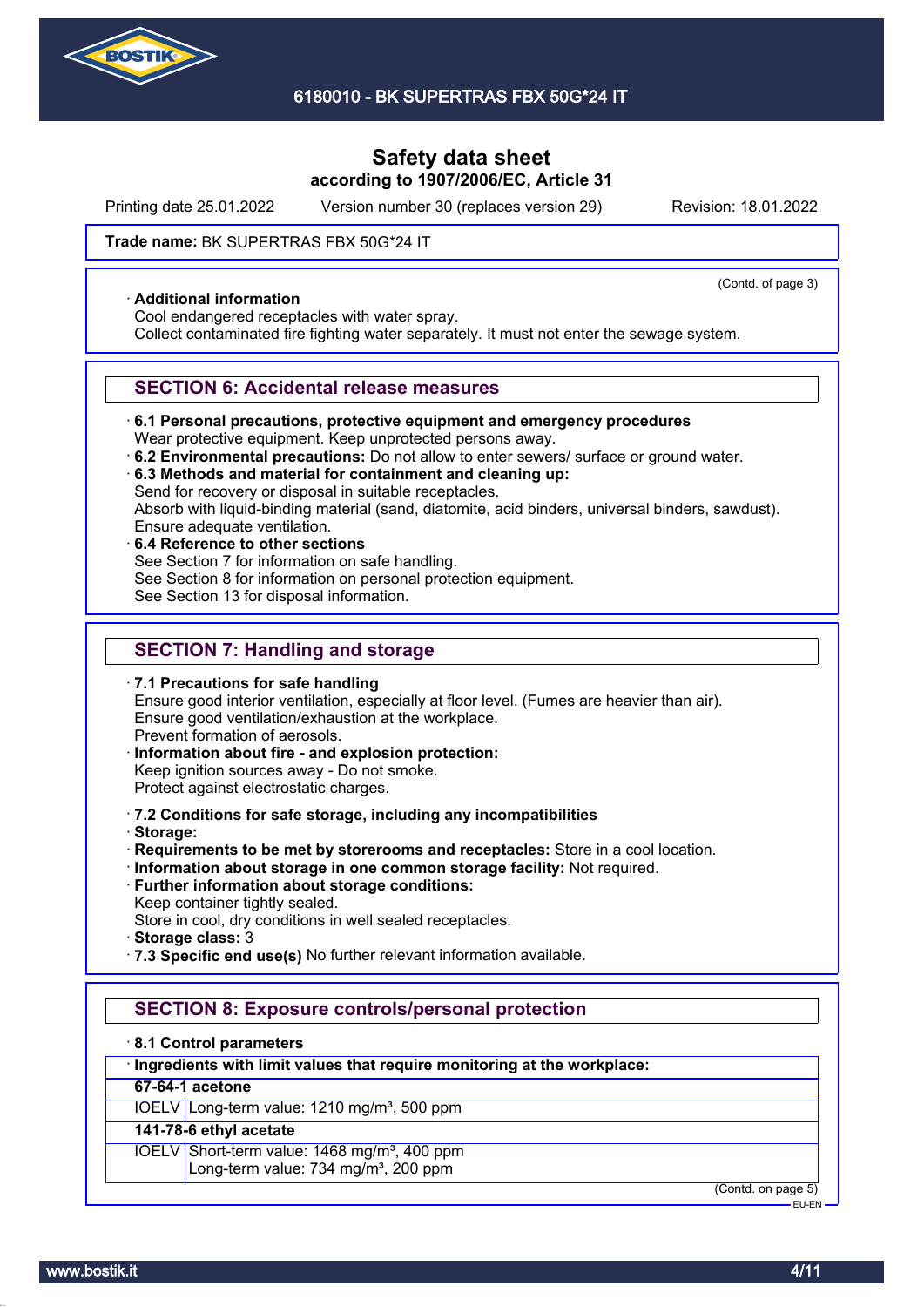

Printing date 25.01.2022 Version number 30 (replaces version 29) Revision: 18.01.2022

#### Trade name: BK SUPERTRAS FBX 50G\*24 IT

| <b>DNELS</b>                                                                                      |                                                                                                                                                                                                                                                                                                                                                                    |                       | (Contd. of page 4) |
|---------------------------------------------------------------------------------------------------|--------------------------------------------------------------------------------------------------------------------------------------------------------------------------------------------------------------------------------------------------------------------------------------------------------------------------------------------------------------------|-----------------------|--------------------|
| 67-64-1 acetone                                                                                   |                                                                                                                                                                                                                                                                                                                                                                    |                       |                    |
| Oral                                                                                              | Consumer, oral, longterm exposition                                                                                                                                                                                                                                                                                                                                | 62 mg/kg bw/day       |                    |
| Dermal                                                                                            | Consumer, dermal, longterm exposition                                                                                                                                                                                                                                                                                                                              | 62 mg/kg bw/day       |                    |
| Inhalative                                                                                        | Consumer, inhalation, longterm exposition                                                                                                                                                                                                                                                                                                                          | 200 mg/m <sup>3</sup> |                    |
|                                                                                                   | 141-78-6 ethyl acetate                                                                                                                                                                                                                                                                                                                                             |                       |                    |
| Oral                                                                                              | Consumer, oral, longterm exposition                                                                                                                                                                                                                                                                                                                                | 4.5 mg/kg bw/day      |                    |
| Dermal                                                                                            | Consumer, dermal, longterm exposition                                                                                                                                                                                                                                                                                                                              | 37 mg/kg bw/day       |                    |
| Inhalative                                                                                        | Consumer DNEL, acute inhalation                                                                                                                                                                                                                                                                                                                                    | 734 mg/m $3$          |                    |
|                                                                                                   | Consumer, inhalation, longterm exposition                                                                                                                                                                                                                                                                                                                          | 367 mg/ $m3$          |                    |
| · PNECs                                                                                           |                                                                                                                                                                                                                                                                                                                                                                    |                       |                    |
| 67-64-1 acetone                                                                                   |                                                                                                                                                                                                                                                                                                                                                                    |                       |                    |
| Fresh water                                                                                       | $10.6$ mg/l                                                                                                                                                                                                                                                                                                                                                        |                       |                    |
|                                                                                                   | Marine water 1.06 mg/l                                                                                                                                                                                                                                                                                                                                             |                       |                    |
| Soil                                                                                              | 29.5 mg/kg                                                                                                                                                                                                                                                                                                                                                         |                       |                    |
|                                                                                                   | 141-78-6 ethyl acetate                                                                                                                                                                                                                                                                                                                                             |                       |                    |
|                                                                                                   | Fresh water $\vert$ 0.26 mg/l                                                                                                                                                                                                                                                                                                                                      |                       |                    |
|                                                                                                   | Marine water $0.026$ mg/l                                                                                                                                                                                                                                                                                                                                          |                       |                    |
| Soil                                                                                              | $0.22$ mg/kg                                                                                                                                                                                                                                                                                                                                                       |                       |                    |
|                                                                                                   | Keep away from foodstuffs, beverages and feed.<br>Immediately remove all soiled and contaminated clothing<br>Wash hands before breaks and at the end of work.<br>Do not inhale gases / fumes / aerosols.<br>Avoid contact with the eyes.<br>Avoid contact with the eyes and skin.<br><b>Respiratory protection:</b>                                                |                       |                    |
| Filter AX<br>Filter A<br>· Hand protection<br>preparation.<br>degradation<br>· Material of gloves | Use suitable respiratory protective device in case of insufficient ventilation.<br>Recommended filter device for short term use:<br>Solvent resistant gloves<br>The glove material has to be impermeable and resistant to the product/ the substance/ the<br>Selection of the glove material on consideration of the penetration times, rates of diffusion and the |                       |                    |
| Butyl rubber, BR                                                                                  | Recommended thickness of the material: > 0,7 mm                                                                                                                                                                                                                                                                                                                    | (Contd. on page 6)    |                    |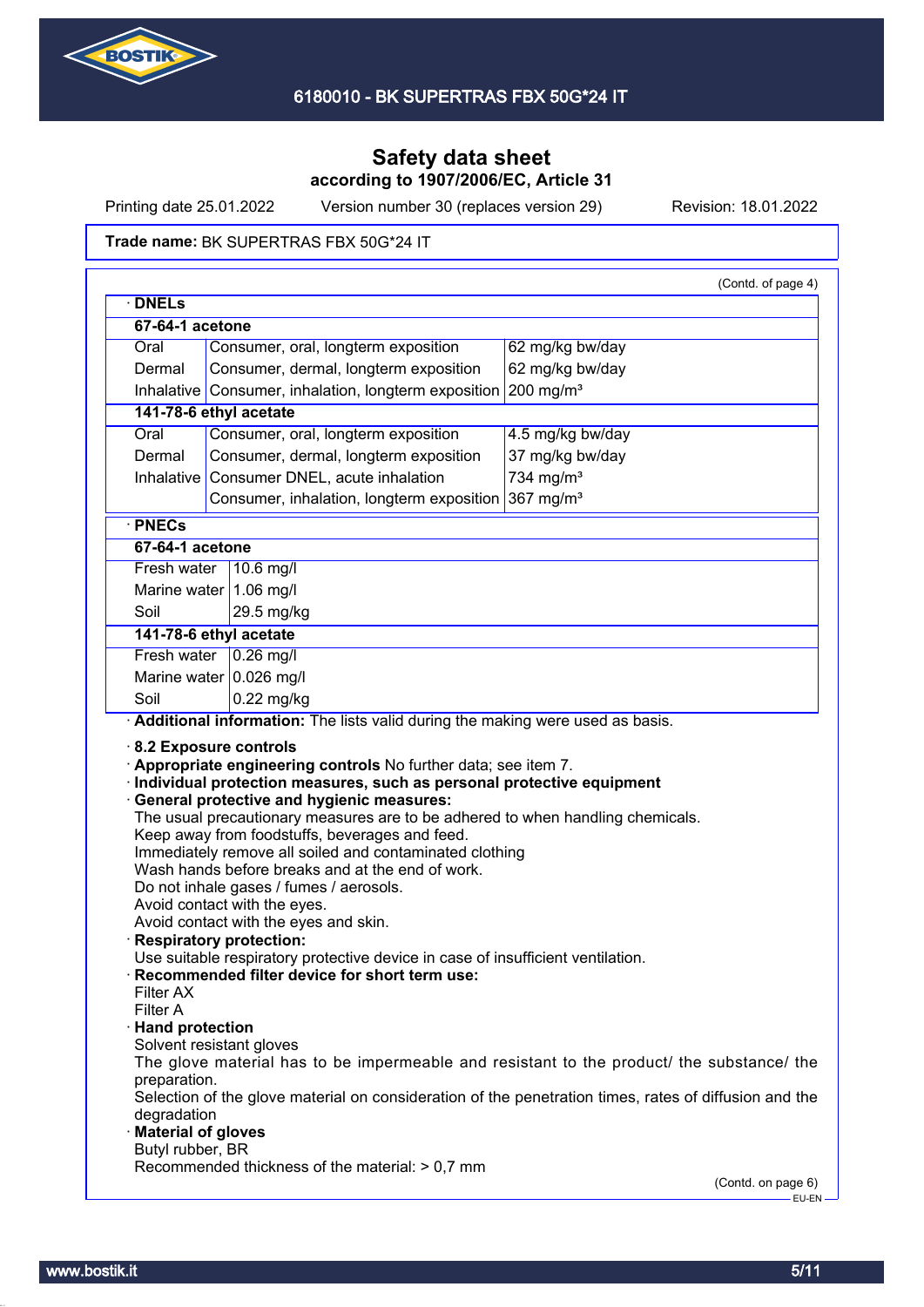

Printing date 25.01.2022 Version number 30 (replaces version 29) Revision: 18.01.2022

#### Trade name: BK SUPERTRAS FBX 50G\*24 IT

#### · **Penetration time of glove material**

(Contd. of page 5)

For the mixture of chemicals mentioned below the penetration time has to be at least 120 minutes (Permeation according to EN 374 Part 3: Level 4).

#### · **Eye/face protection**



Tightly sealed goggles

Goggles recommended during refilling **Body protection:** Solvent resistant protective clothing

### **SECTION 9: Physical and chemical properties**

| 9.1 Information on basic physical and chemical properties<br><b>General Information</b> |                                                    |
|-----------------------------------------------------------------------------------------|----------------------------------------------------|
| · Physical state                                                                        | Fluid                                              |
| · Colour:                                                                               | According to product specification                 |
| · Odour:                                                                                | Characteristic                                     |
| <b>Odour threshold:</b>                                                                 | Not determined.                                    |
| · Melting point/freezing point:                                                         | Undetermined.                                      |
| · Boiling point or initial boiling point and                                            |                                                    |
| boiling range                                                                           | 55 °C                                              |
| · Flammability                                                                          | Not applicable.                                    |
| · Lower and upper explosion limit                                                       |                                                    |
| · Lower:                                                                                | 2.1 Vol %                                          |
| · Upper:                                                                                | 13 Vol %                                           |
| · Flash point:                                                                          | $< 0$ °C                                           |
| · Auto-ignition temperature:                                                            | Product is not selfigniting.                       |
| · Decomposition temperature:                                                            | Not determined.                                    |
| · pH                                                                                    | Not determined.                                    |
| · Viscosity:                                                                            |                                                    |
| · Kinematic viscosity                                                                   | Not determined.                                    |
| Dynamic at 20 °C:                                                                       | 3000 mPas                                          |
| · Solubility                                                                            |                                                    |
| $\cdot$ water:                                                                          | Not miscible or difficult to mix.                  |
| · Partition coefficient n-octanol/water (log                                            |                                                    |
| value)                                                                                  | Not determined.                                    |
| Vapour pressure at 20 °C:                                                               | 233 hPa                                            |
| · Density and/or relative density                                                       |                                                    |
| Density at 20 °C:                                                                       | $0.898$ g/cm <sup>3</sup>                          |
| · Relative density                                                                      | Not determined.                                    |
| · Vapour density                                                                        | Not determined.                                    |
| ⋅ 9.2 Other information                                                                 | All relevant physical data were determined for the |
|                                                                                         | mixture. All non-determined data are not           |
|                                                                                         | measurable or not relevant for the                 |
|                                                                                         | characterization of the mixture.                   |
|                                                                                         | (Contd. on page 7)                                 |
|                                                                                         | ————— EU-EN —                                      |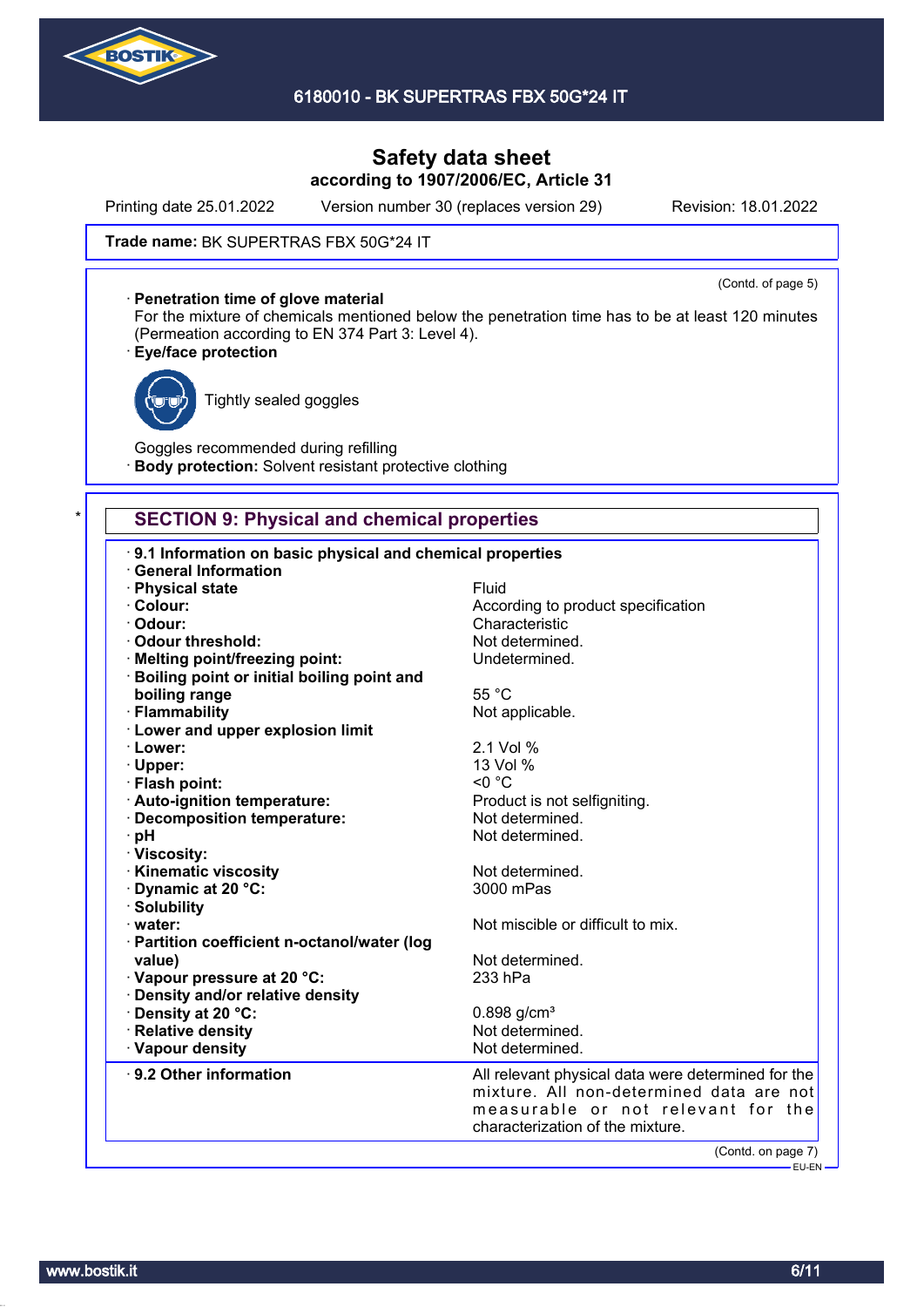

Printing date 25.01.2022 Version number 30 (replaces version 29) Revision: 18.01.2022

#### Trade name: BK SUPERTRAS FBX 50G\*24 IT

|                                               | (Contd. of page 6)                              |
|-----------------------------------------------|-------------------------------------------------|
| · Appearance:                                 |                                                 |
| $\cdot$ Form:                                 | Fluid                                           |
| Important information on protection of health |                                                 |
| and environment, and on safety.               |                                                 |
| · Ignition temperature:                       | 460 °C                                          |
| <b>Explosive properties:</b>                  | Product is not explosive. However, formation of |
|                                               | explosive air/vapour mixtures are possible.     |
| · Solvent content:                            |                                                 |
| <b>Organic solvents:</b>                      | 78.4 %                                          |
| $\cdot$ Solids content:                       | 21.5 %                                          |
| Change in condition                           |                                                 |
| <b>Evaporation rate</b>                       | Not determined.                                 |
| Information with regard to physical hazard    |                                                 |
| classes                                       |                                                 |
| · Explosives                                  | Void                                            |
| · Flammable gases                             | Void                                            |
| · Aerosols                                    | Void                                            |
| · Oxidising gases                             | Void                                            |
| · Gases under pressure                        | Void                                            |
| · Flammable liquids                           | Highly flammable liquid and vapour.             |
| · Flammable solids                            | Void                                            |
| Self-reactive substances and mixtures         | Void                                            |
| · Pyrophoric liquids                          | Void                                            |
| · Pyrophoric solids                           | Void                                            |
| · Self-heating substances and mixtures        | Void                                            |
| · Substances and mixtures, which emit         |                                                 |
| flammable gases in contact with water         | Void                                            |
| <b>Oxidising liquids</b>                      | Void                                            |
| Oxidising solids                              | Void                                            |
| Organic peroxides                             | Void                                            |
| Corrosive to metals                           | Void                                            |
| <b>Desensitised explosives</b>                | Void                                            |

# **SECTION 10: Stability and reactivity**

· **10.1 Reactivity** No further relevant information available.

- · **10.2 Chemical stability**
- · **Thermal decomposition / conditions to be avoided:**

No decomposition if used according to specifications.

- · **10.3 Possibility of hazardous reactions** No dangerous reactions known.
- · **10.4 Conditions to avoid** No further relevant information available.
- · **10.5 Incompatible materials:** No further relevant information available.
- · **10.6 Hazardous decomposition products:** Danger of forming toxic pyrolysis products.

(Contd. on page 8)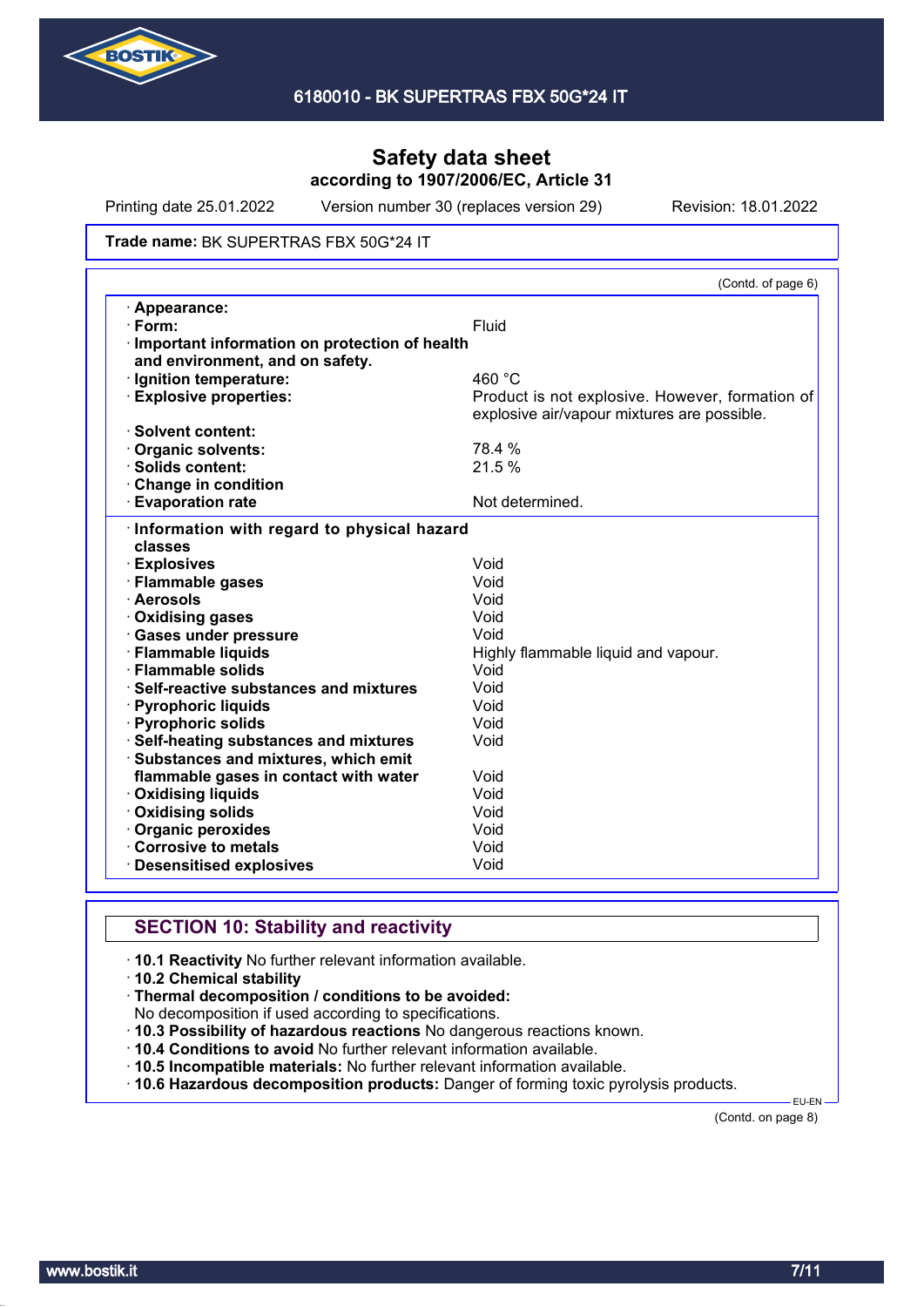

Printing date 25.01.2022 Version number 30 (replaces version 29) Revision: 18.01.2022

#### Trade name: BK SUPERTRAS FBX 50G\*24 IT

(Contd. of page 7)

|                       | 11.1 Information on hazard classes as defined in Regulation (EC) No 1272/2008<br>Acute toxicity Based on available data, the classification criteria are not met.                                                                                                                                                                                                                                                                                                                                                                                                                                                                                                                                                                                                                                                                                                                                                                                                                                                          |
|-----------------------|----------------------------------------------------------------------------------------------------------------------------------------------------------------------------------------------------------------------------------------------------------------------------------------------------------------------------------------------------------------------------------------------------------------------------------------------------------------------------------------------------------------------------------------------------------------------------------------------------------------------------------------------------------------------------------------------------------------------------------------------------------------------------------------------------------------------------------------------------------------------------------------------------------------------------------------------------------------------------------------------------------------------------|
|                       | · LD/LC50 values relevant for classification:                                                                                                                                                                                                                                                                                                                                                                                                                                                                                                                                                                                                                                                                                                                                                                                                                                                                                                                                                                              |
| 67-64-1 acetone       |                                                                                                                                                                                                                                                                                                                                                                                                                                                                                                                                                                                                                                                                                                                                                                                                                                                                                                                                                                                                                            |
| Oral                  | 5800 mg/kg (rat)<br>LD <sub>50</sub>                                                                                                                                                                                                                                                                                                                                                                                                                                                                                                                                                                                                                                                                                                                                                                                                                                                                                                                                                                                       |
| Dermal                | 20000 mg/kg (rabbit)<br>LD50                                                                                                                                                                                                                                                                                                                                                                                                                                                                                                                                                                                                                                                                                                                                                                                                                                                                                                                                                                                               |
|                       | 141-78-6 ethyl acetate                                                                                                                                                                                                                                                                                                                                                                                                                                                                                                                                                                                                                                                                                                                                                                                                                                                                                                                                                                                                     |
| Oral                  | LD50<br>5620 mg/kg (rabbit)                                                                                                                                                                                                                                                                                                                                                                                                                                                                                                                                                                                                                                                                                                                                                                                                                                                                                                                                                                                                |
|                       | Inhalative LC50/4 h 1600 mg/l (rat)                                                                                                                                                                                                                                                                                                                                                                                                                                                                                                                                                                                                                                                                                                                                                                                                                                                                                                                                                                                        |
| Not applicable.       | · Skin corrosion/irritation Based on available data, the classification criteria are not met.<br>· Serious eye damage/irritation Causes serious eye irritation.<br>Respiratory or skin sensitisation Based on available data, the classification criteria are not met.<br><b>Germ cell mutagenicity</b><br>Based on available data, the classification criteria are not met.<br>Carcinogenicity Based on available data, the classification criteria are not met.<br>Reproductive toxicity Based on available data, the classification criteria are not met.<br>· STOT-single exposure May cause drowsiness or dizziness.<br>· STOT-repeated exposure Based on available data, the classification criteria are not met.<br>· Aspiration hazard Based on available data, the classification criteria are not met.<br>· Additional toxicological information:<br>· Acute effects (acute toxicity, irritation and corrosivity) Not applicable.<br>· Sensitisation Not applicable.<br>· Repeated dose toxicity Not applicable. |
|                       | 11.2 Information on other hazards                                                                                                                                                                                                                                                                                                                                                                                                                                                                                                                                                                                                                                                                                                                                                                                                                                                                                                                                                                                          |
|                       | <b>Endocrine disrupting properties</b>                                                                                                                                                                                                                                                                                                                                                                                                                                                                                                                                                                                                                                                                                                                                                                                                                                                                                                                                                                                     |
|                       | None of the ingredients is listed.                                                                                                                                                                                                                                                                                                                                                                                                                                                                                                                                                                                                                                                                                                                                                                                                                                                                                                                                                                                         |
| $\cdot$ 12.1 Toxicity | <b>SECTION 12: Ecological information</b>                                                                                                                                                                                                                                                                                                                                                                                                                                                                                                                                                                                                                                                                                                                                                                                                                                                                                                                                                                                  |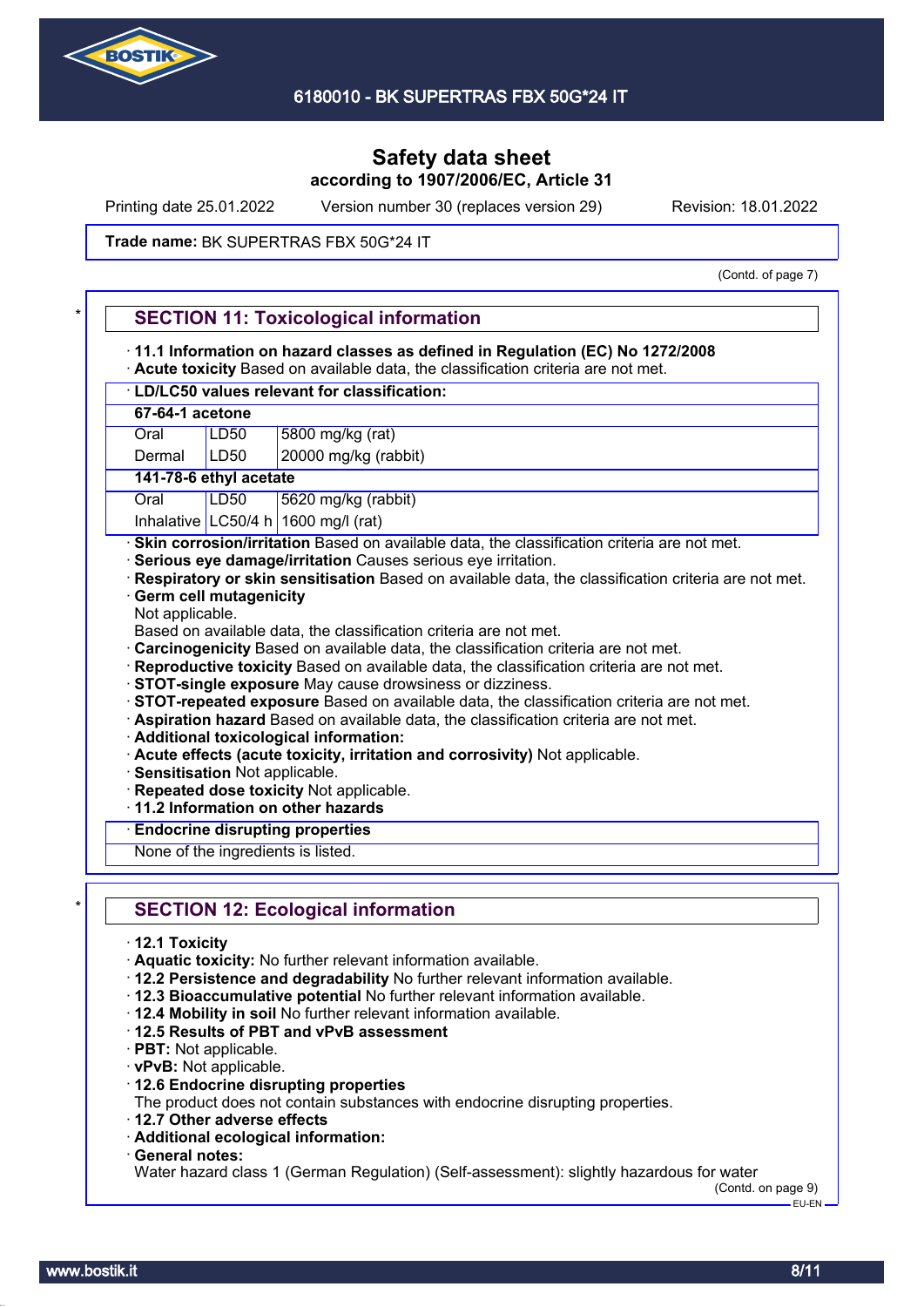

Printing date 25.01.2022 Version number 30 (replaces version 29) Revision: 18.01.2022

#### Trade name: BK SUPERTRAS FBX 50G\*24 IT

(Contd. of page 8) Do not allow undiluted product or large quantities of it to reach ground water, water course or sewage system.

### **SECTION 13: Disposal considerations**

· **13.1 Waste treatment methods**

· **Recommendation**

Must not be disposed together with household garbage. Do not allow product to reach sewage system.

Disposal must be made according to official regulations.

· **Uncleaned packaging:**

#### · **Recommendation:**

Packagings that may not be cleansed are to be disposed of in the same manner as the product.

| <b>SECTION 14: Transport information</b>                              |                                    |
|-----------------------------------------------------------------------|------------------------------------|
| 14.1 UN number or ID number<br>· ADR/ADN, IMDG, IATA                  | <b>UN1133</b>                      |
| 14.2 UN proper shipping name<br>· ADR/ADN<br>· IMDG, IATA             | 1133 ADHESIVES<br><b>ADHESIVES</b> |
| 14.3 Transport hazard class(es)                                       |                                    |
| · ADR/ADN                                                             |                                    |
|                                                                       |                                    |
| <b>· Class</b><br>· Label                                             | 3 (F1) Flammable liquids.<br>3     |
| · IMDG, IATA                                                          |                                    |
| · Class<br>· Label                                                    | 3 Flammable liquids.<br>3          |
| 14.4 Packing group<br>· ADR/ADN, IMDG, IATA                           | III                                |
| 14.5 Environmental hazards:<br>· Marine pollutant:                    | <b>No</b>                          |
| 14.6 Special precautions for user                                     | Warning: Flammable liquids.        |
| · Hazard identification number (Kemler code): -<br><b>EMS Number:</b> | $F-E$ , S-D                        |
|                                                                       | (Contd. on page 10)                |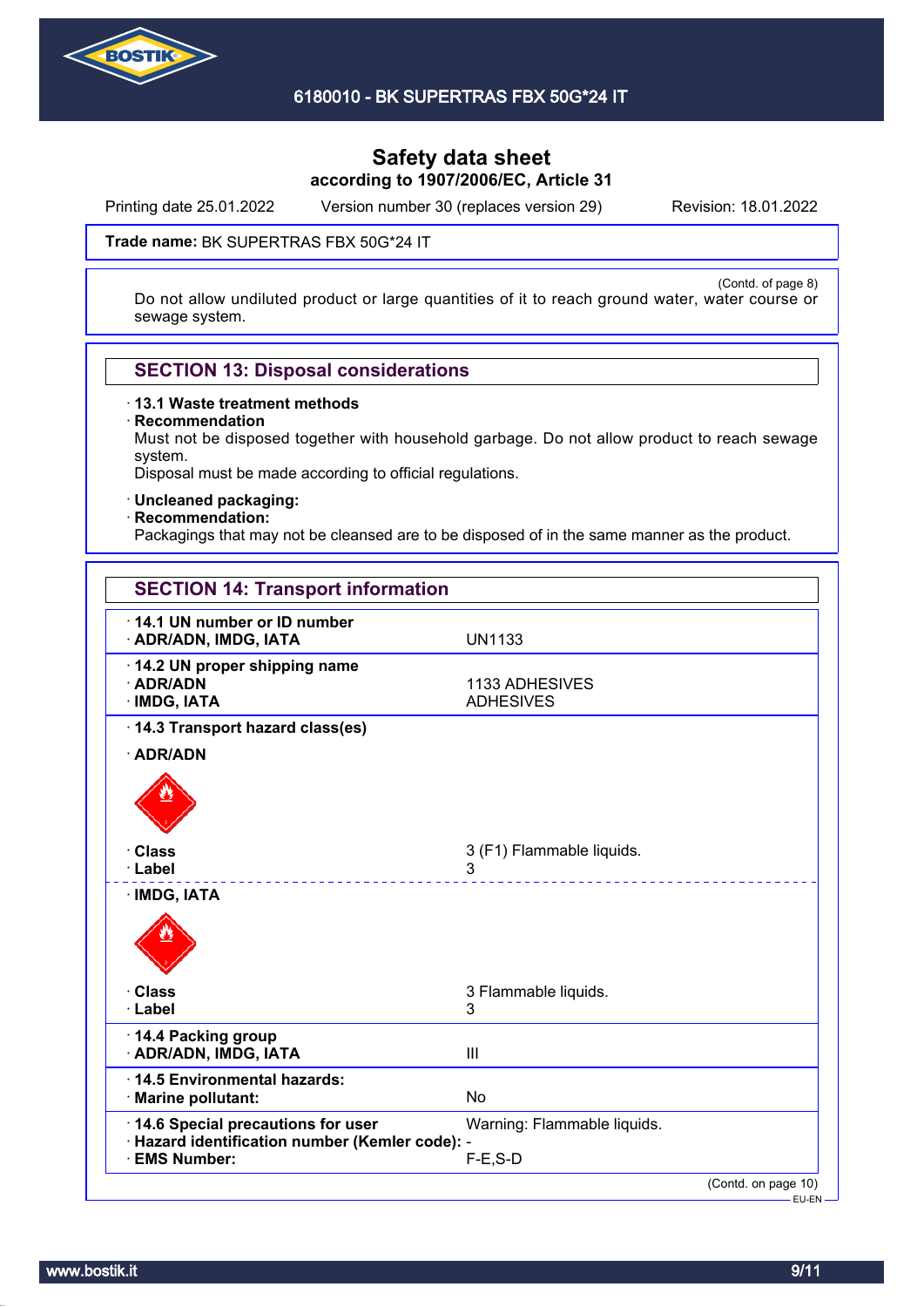

Printing date 25.01.2022 Version number 30 (replaces version 29) Revision: 18.01.2022

#### Trade name: BK SUPERTRAS FBX 50G\*24 IT

|                                                                                                         | (Contd. of page 9)                                                                                                                                                  |
|---------------------------------------------------------------------------------------------------------|---------------------------------------------------------------------------------------------------------------------------------------------------------------------|
| <b>Stowage Category</b>                                                                                 | A                                                                                                                                                                   |
| 14.7 Maritime transport in bulk according to<br><b>IMO instruments</b>                                  | Not applicable.                                                                                                                                                     |
| · Transport/Additional information:<br><b>Quantity limitations</b>                                      | On passenger aircraft/rail: 60 L<br>On cargo aircraft only: 220 L                                                                                                   |
| $\cdot$ ADR/ADN<br>· Limited quantities (LQ)<br><b>Excepted quantities (EQ)</b><br>· Transport category | 5L<br>Code: E1<br>Maximum net quantity per inner packaging: 30 ml<br>Maximum net quantity per outer packaging: 1000<br>ml<br>3                                      |
| · Tunnel restriction code                                                                               | E                                                                                                                                                                   |
| · IMDG<br><b>Limited quantities (LQ)</b><br><b>Excepted quantities (EQ)</b>                             | 5L<br>Code: F1<br>Maximum net quantity per inner packaging: 30 ml<br>Maximum net quantity per outer packaging: 1000<br>ml                                           |
| · Remarks:                                                                                              | Under certain conditions substances in Class 3<br>(flammable liquids) can be classified in<br>packinggroup III.<br>See IMDG, Part 2, Chapter 2.3, Paragraph 2.3.2.2 |
| · UN "Model Regulation":                                                                                | UN 1133 ADHESIVES, 3, III                                                                                                                                           |
|                                                                                                         |                                                                                                                                                                     |

### **SECTION 15: Regulatory information**

- · **15.1 Safety, health and environmental regulations/legislation specific for the substance or mixture**
- · **Directive 2012/18/EU**
- · **Named dangerous substances ANNEX I** None of the ingredients is listed.
- · **Seveso category** P5c FLAMMABLE LIQUIDS
- · **Qualifying quantity (tonnes) for the application of lower-tier requirements** 5000 t
- · **Qualifying quantity (tonnes) for the application of upper-tier requirements** 50000 t
- **REGULATION (EC) No 1907/2006 ANNEX XVII Conditions of restriction: 3**
- · **DIRECTIVE 2011/65/EU on the restriction of the use of certain hazardous substances in electrical and electronic equipment – Annex II**
- None of the ingredients is listed.

### · **REGULATION (EU) 2019/1148**

· **Annex I - RESTRICTED EXPLOSIVES PRECURSORS (Upper limit value for the purpose of licensing under Article 5(3))**

### None of the ingredients is listed.

(Contd. on page 11)